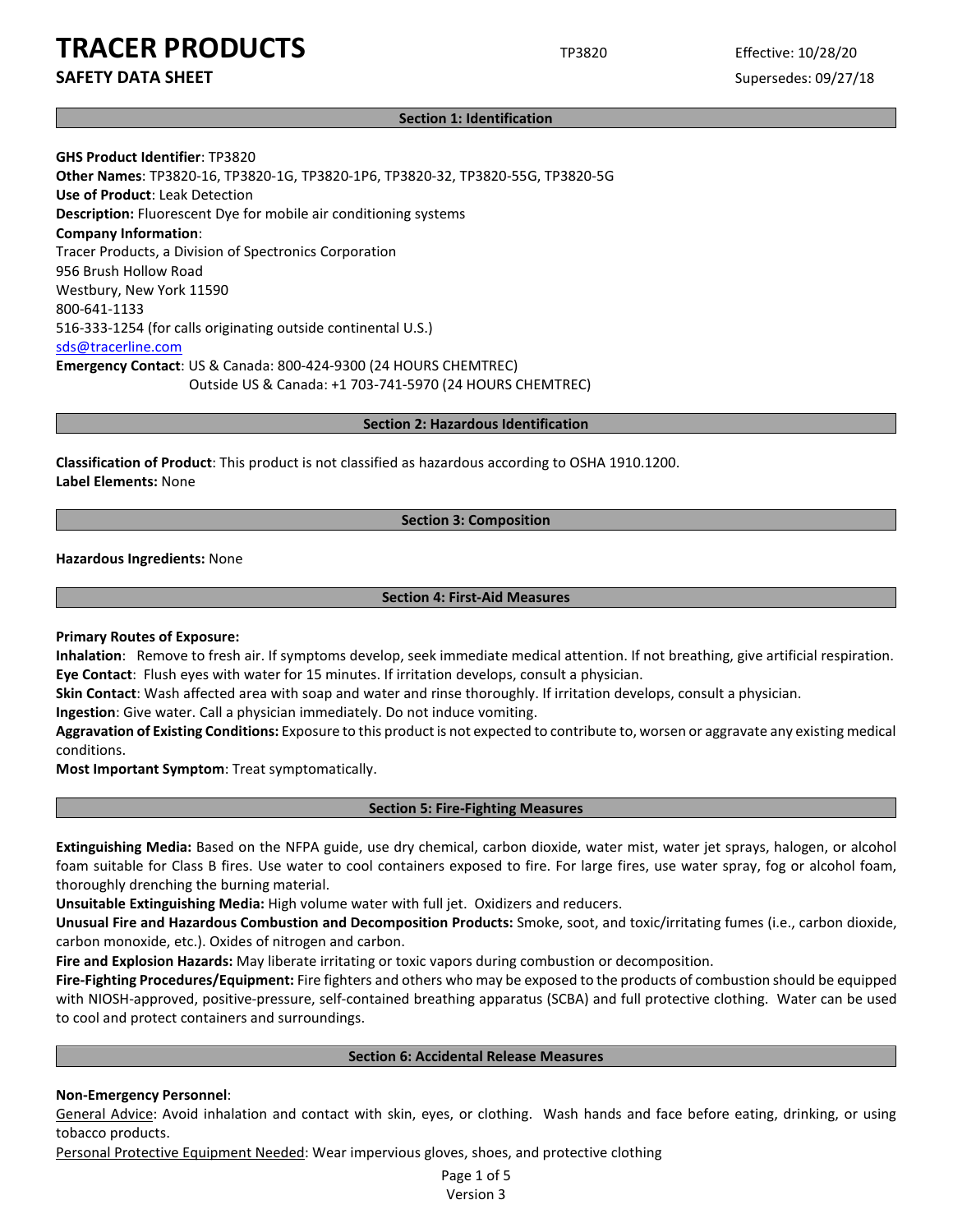# **Emergency Personnel**:

Suitable Protective Gear: Wear impervious gloves, shoes and protective clothing.

Unsuitable Protective Gear: Not Applicable

**Environmental Precautions**: Prevent any contamination of local soils and water supply. Prevent ground water infiltration or any ground penetration. Avoid the spreading or entering into watercourses by using sand, soil, or other types of barriers. If contamination into water course or sewage system, alert appropriate authorities.

# **Containment/Clean-up Methods**:

Containment & Recovery of Product: Contain with absorbent material, such as clay, soil, universal binding medium, or any commercially available absorbent. Shovel reclaimed dye and absorbent into a recovery or salvage drums for disposal. For larger spills, transfer to a salvage tank for recovery or safe disposal. Any residues should be treated like a small spill. This is not a RCRA hazardous waste per Title 40 CFR 261. Stop material from contaminating soil, or from entering sewers or bodies of water. For larger spills, transfer to a salvage tank for safe recovery/disposal. Residues are treated as small spills.

Disposal**:** Either incinerate or land fill in accordance with applicable local, state and federal regulations.

# **Section 7: Handling and Storage**

**Handling Precautions:** Use product only in well ventilated areas. Avoid breathing in mists or vapors from a heated product. Avoid formation of mists. Avoid heating product near flash point. Avoid prolonged or repeated contact with skin. Handle in ambient temperature.

**Storage Conditions:** Store in a cool, dry, well-ventilated area away from heat, ignition sources, and direct sunlight. Always keep containers tightly closed. Store away from oxidizing and reducing agents.

**Personal Hygiene:** Wash hands before breaks and at the end of the work day. Do not carry cleaning clothes used to absorb product in clothing. General hygiene measures for chemicals apply.

**Empty Container Precautions:** Do not reuse empty container for any purpose.

# **Section 8: Exposure Controls/Personal Protection**

**Occupational Exposure Limits**: No exposure limits have been established for this product.

**Biological Exposure Limits**: No data available

**Engineering Controls/Ventilation**: Maintain airborne concentrations below the established exposure limits by providing adequate ventilation. General (dilution) ventilation should be acceptable. Additional local exhaust ventilation is recommended where dusts, mists or vapors may be released.

# **Personal Protective Equipment**:

Respiratory Protection: Avoid breathing vapor and/or mist. If occupational exposure limits are exceeded wear NIOSH/OSHA approved equipment. Use a respiratory protection fitted with a combination filter A-P3 for short term use. High airborne concentrations may necessitate the use of self-contained breathing apparatus (SCBA) or a supplied air respirator. Respiratory protection programs must be in compliance with 29 CFR 1910.134.

Skin Protection: Wear protective clothing and appropriate impervious gloves.

Eye Protection: Wear safety goggles with peripheral coverage approved to EU Standard EN 166, AS/NZS 1337. An eye wash facility should be readily available.

Hand Protection: When in contact with material, be sure to use proper gloves approved to standards (Europe: EN 374, U.S.: F739, & AS/NZS: 2161). Gloves made from neoprene, nitrile or butyl rubber may provide suitable chemical protection.

Hygiene Measures: Wash thoroughly after handling, especially before eating, drinking, smoking, or using restroom facilities.

# **Section 9: Physical and Chemical Properties**

**Physical State**: Liquid **Appearance**: Amber **Odor**: Mild **Odor Threshold**: No data available **pH**: No data available **Melting/ Freezing Point**: No data available **Boiling Point**/**Boiling Range**: Decompose >392° F (200° C) **Flash Point**: Greater than 299° F (148.5° C) **Evaporative Rate**: No data available **Solid/Gas Flammability**: No data available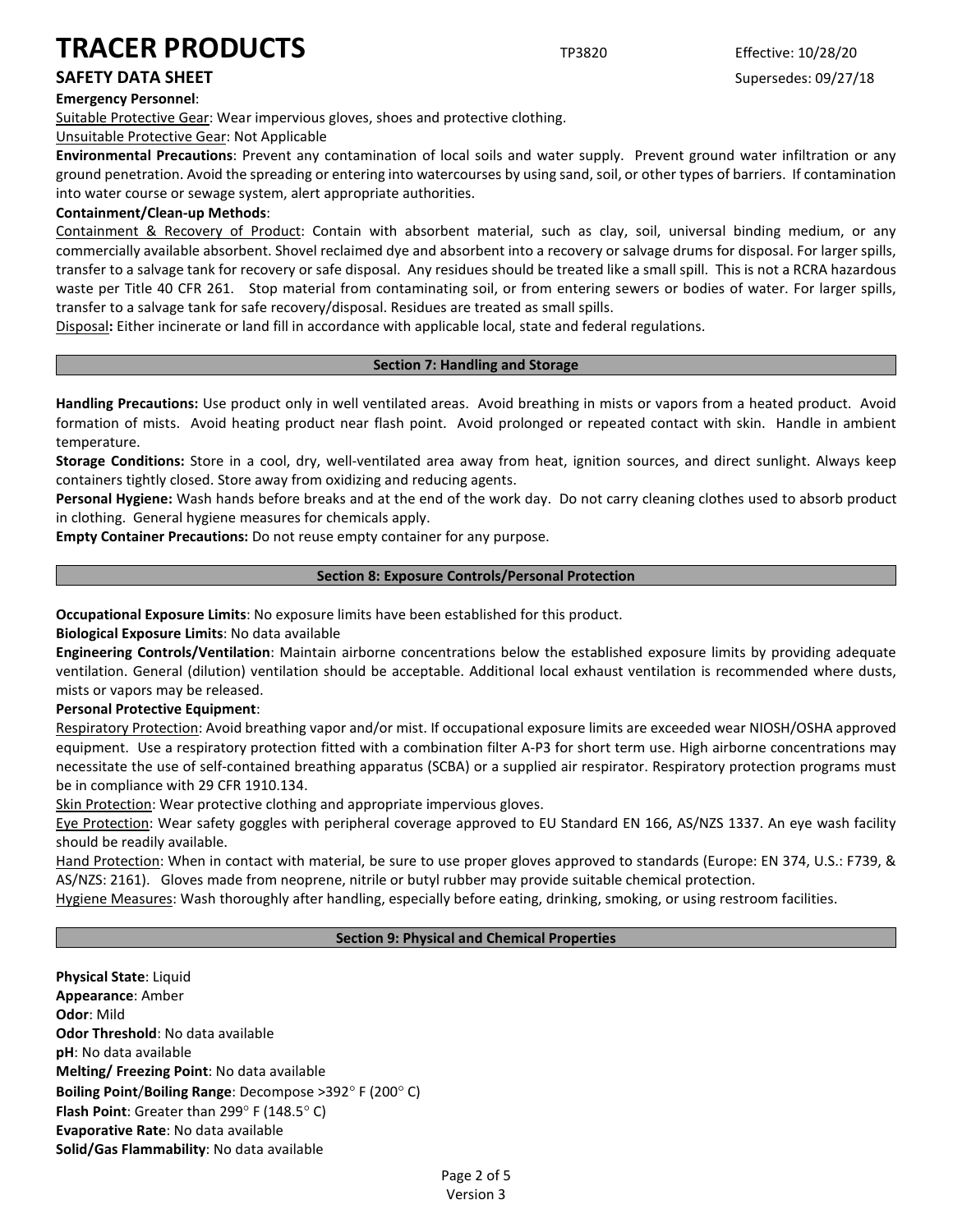# **SAFETY DATA SHEET** SUPERFOUR SUPERFOUR SUPERFOUR SUPERFOUR SUPERFOUR SUPERFOUR SUPERFOUR SUPERFOUR SUPERFOUR SUPERFOUR SUPERFOUR SUPERFOUR SUPERFOUR SUPERFOUR SUPERFOUR SUPERFOUR SUPERFOUR SUPERFOUR SUPERFOUR SUPERFOUR SU

**Upper/Lower Explosive Limit**: No data available **Vapor Pressure 68**° **F (20**° **C)**: <0.01 mmHg @ 20° C **Vapor Density (Air=1)**: No data available **Relative Density**: 0.9664 **Solubility in Water**: Insoluble **Partition Coefficient: n-octanol/water**: No data available **Auto-ignition Temperature**: No data available **Decomposition Temperature**: >392° F (200° C) **Viscosity at 40°C: 13.5cSt Viscosity at 100°C: 3.3cSt** 

# **Section 10: Stability and Reactivity**

**Reactivity**: This product is non-reactive under ambient conditions

Stability: Stable under normal conditions of use. Can decompose slowly with localized heating over 300°C

**Conditions to Avoid**: High temperatures & a source of ignition. Toxic fumes may be released if product is heated above decomposition point.

**Incompatible Materials**: Strong Acids, Strong oxidizing agents, and Reducing agents Hazardous Decomposition Products: In the event of combustion, CO and CO<sub>2</sub> will be formed.

**Hazardous Polymerization**: Will not occur

# **Section 11: Toxicological Information**

| Oral LD <sub>50</sub>       | Rat    | >3,815            |
|-----------------------------|--------|-------------------|
| Dermal LD <sub>50</sub>     | Rabbit | >2,000            |
| Inhalation LC <sub>50</sub> | Rat    | No data available |
| Eye Irritation              | Rabbit | Not an Irritant   |
| Skin Irritation             | Rabbit | Not an Irritant   |
|                             |        |                   |

**Carcinogenicity**: According to ACGIH, IARC, NTP, and OSHA, this product is not a hazardous carcinogen to humans.

**Sensitization:** This product is not classified as a sensitizer

**STOT-single exposure**: This product is not classified as a specific organ toxicant

**STOT-repeated exposure**: This product is not classified as a specific organ toxicant

**Genetic Toxicity:** This product is not classified as a genetic toxin

**Aspiration Hazard**: This product is not classified as an aspiration hazard

**Likely Routes of Exposure**: Eyes, skin and respiratory tract

**Symptoms**:

Eye Contact: May cause mild irritation

Skin Contact: May cause mild irritation

Inhalation: May cause mild irritation

Ingestion: May cause mild irritation

# **Section 12: Ecological Information**

# **Toxicity**:

| Fish LL <sub>50</sub> 96hr mg/l        | >1.000            |  |
|----------------------------------------|-------------------|--|
| Crustacean LL <sub>50</sub> 96hr. mg/l | No data available |  |
| Algae NOEL 72hr. mg/l                  | No data available |  |

**Persistence & Degradability**: No data available **Bioaccumulation Potential**: No data available **Mobility in Soil**: No data available

# **Section 13: Disposal Considerations**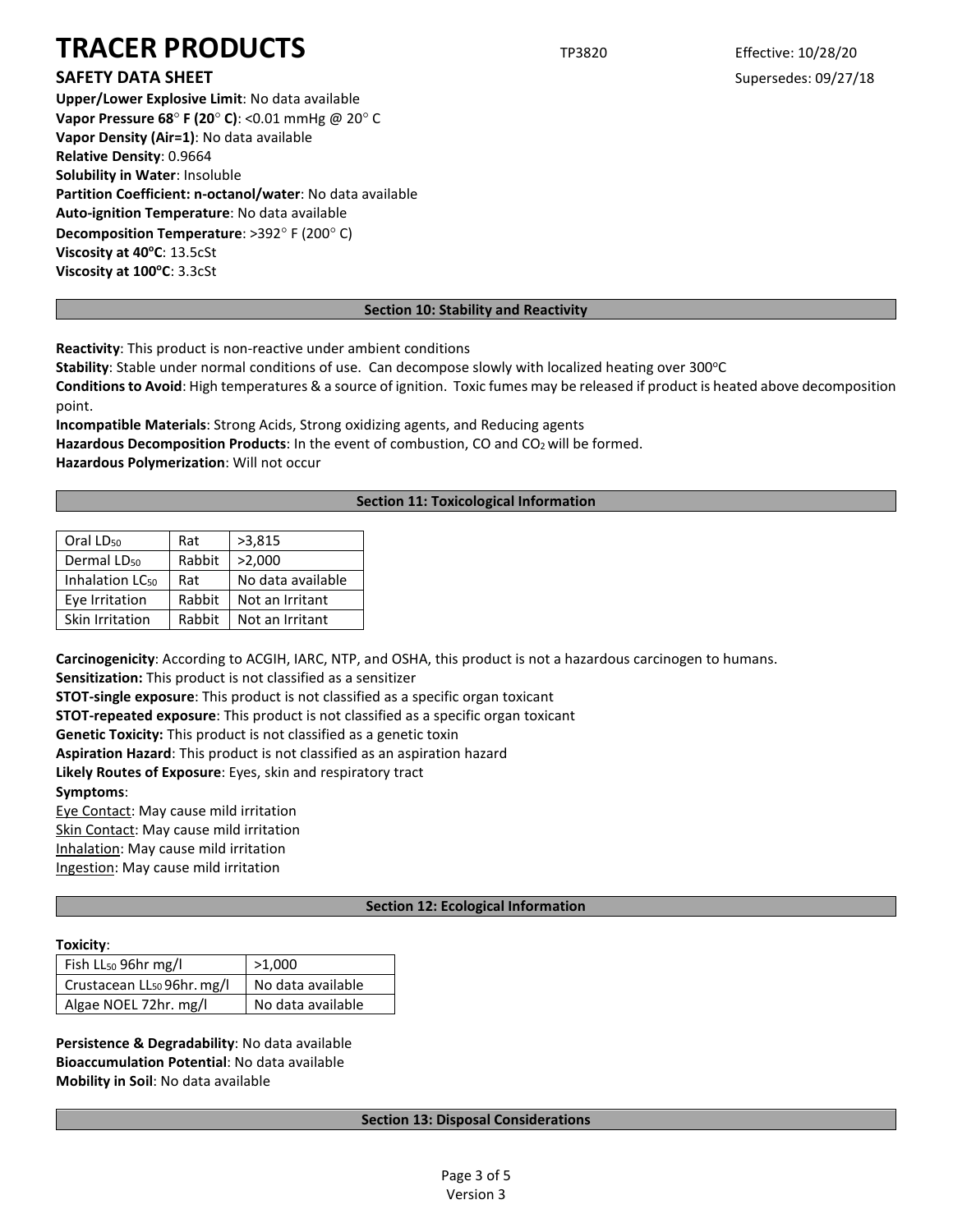# **SAFETY DATA SHEET** SUPERFOUR SUPERFOUR SUPERFOUR SUPERFOUR SUPERFOUR SUPERFOUR SUPERFOUR SUPERFOUR SUPERFOUR SUPERFOUR SUPERFOUR SUPERFOUR SUPERFOUR SUPERFOUR SUPERFOUR SUPERFOUR SUPERFOUR SUPERFOUR SUPERFOUR SUPERFOUR SU

**General Statements:** Federal regulations may apply to empty container. State and/or local regulations may be different. **Disposal:** Recover or recycle if possible, otherwise, dispose of in accordance with all local, state, and federal regulations. Sewage disposal is discouraged

**Special Instructions:** Be sure to contact the appropriate government environmental agencies if further guidance is required. Do not remove labels from container until container is cleaned properly. Containers can be reused or disposed of by landfill or incineration if appropriate to local law. Water with cleaning agents is required

**Hazardous Waste Number:** Not a RCRA hazardous waste

# **Section 14: Transportation**

**General Comments**: This product is not classed as hazardous or regulated for transport under 49 CFR, IATA/ICAO, or IMDG **49 CFR:**

**DOT Shipping Name:** Not Regulated **DOT Label:** Not Applicable **DOT Identification No.:** Not Applicable; Nonregulated shipments by air under 49 CFR, IATA/ICAO AND IMO **UN Proper Shipping Name:** Not Applicable **Transport Hazard Class:** Not Applicable **Packing Group:** Not Applicable **Classification Code:** Not Applicable **Transport by Road/Rail (ADR/RID): Environmental Hazard:** Not Applicable **Tunnel Restriction Code:** Not Applicable **Transport by Sea (IMDG): Marine Pollutant:** Not Applicable **Environmental Hazard:** Not Applicable **Transport by Air (IATA): Special Precautions for User:** Unless otherwise specified, general measures for safe transport must be followed **Transport in Bulk:** Non-dangerous material according to transport regulations

# **Section 15: Regulatory Information**

**Inventory Status:** 

| Inventory                                                                     | <b>Status</b>                      |
|-------------------------------------------------------------------------------|------------------------------------|
| <b>U.S. TSCA Inventory</b>                                                    | Listed                             |
| <b>Canadian Domestic Substances List (DSL)</b>                                | Listed or Exempt                   |
| <b>Australian Inventory of Chemical Substances (AICS)</b>                     | One or more ingredients not listed |
| <b>European Inventory of Existing Commercial Chemical Substances (EINECS)</b> | Listed                             |
| Japan Inventory of Existing and New Substances (ENCS)                         | One or more ingredients not listed |
| <b>Korea Existing Chemical Inventory (KECI)</b>                               | One or more ingredients not listed |
| <b>China Inventory of Existing Chemical Substances (IECSC)</b>                | One or more ingredients not listed |
| <b>Philippine Inventory of Chemicals (PICCS)</b>                              | One or more ingredients not listed |

**SARA Title III Information**: This product contains no chemicals subject to the reporting requirements of Section 313 of the emergency planning and community right to know act.

**SARA - Section 302-Extremely Hazardous Substances:** No regulated ingredients.

**SARA - Section 302-Reportable Quantity:** None. **SARA - Section 311/312-Hazard Categories:** Fire Hazard: No Sudden Release of Pressure Hazard: No Reactivity Hazard: No Immediate (Acute) Health Hazard: Yes Delayed (Chronic) Health Hazard: No **Section 313-Toxic Chemicals:** No regulated ingredients **State Right-To-Know:** No regulated ingredients **Clean Air Act Amendments - Ozone-Depleting Chemicals:** No regulated ingredients

Page 4 of 5 Version 3